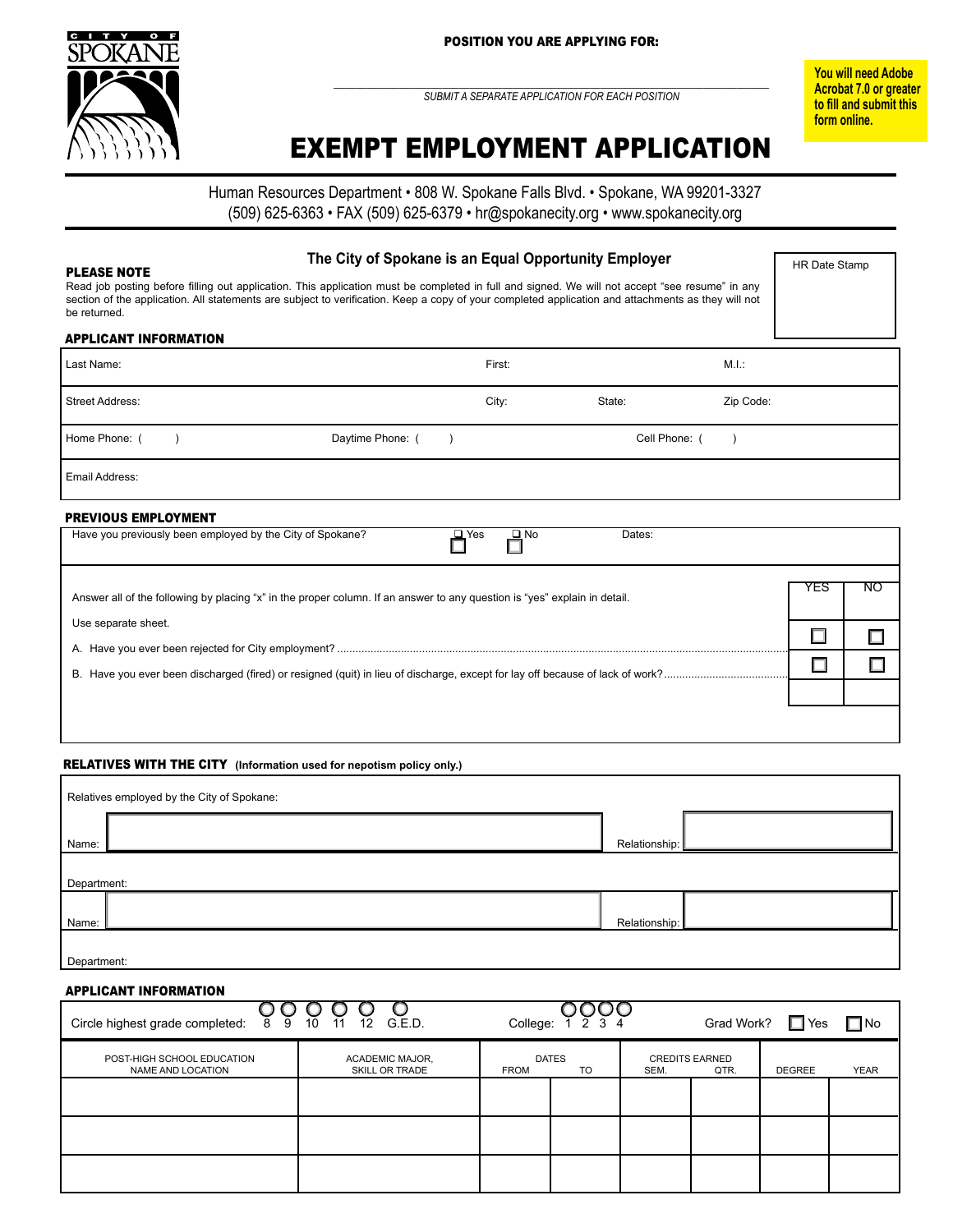employment history: **List all experience, paid and voluntary, related to the position for which you are applying. Beginning with your most recent employment first, list all employment experiences within the last ten years.**

| <b>COMPANY NAME:</b>                                     | DATES EMPLOYED (Mo/Day/Yr)           | <b>JOB TITLE:</b>                      |
|----------------------------------------------------------|--------------------------------------|----------------------------------------|
| <b>ADDRESS:</b>                                          | <b>FROM:</b>                         | NO. & TYPE OF EMPLOYEES SUPERVISED:    |
| PHONE:                                                   | $\frac{1}{2}$<br>TO:                 |                                        |
| <b>SUPERVISOR NAME:</b>                                  |                                      | <b>DUTIES AND/OR RESPONSIBILITIES:</b> |
| <b>REASON FOR LEAVING:</b>                               |                                      |                                        |
| $\Box$ Yes<br>$\Box$ No<br>MAY WE CONTACT THIS EMPLOYER: |                                      |                                        |
| <b>COMPANY NAME:</b>                                     | DATES EMPLOYED (Mo/Day/Yr)           | <b>JOB TITLE:</b>                      |
| <b>ADDRESS:</b>                                          | <b>FROM:</b><br>$\frac{1}{\sqrt{2}}$ | NO. & TYPE OF EMPLOYEES SUPERVISED:    |
| PHONE:                                                   | $\frac{1}{\sqrt{2}}$<br>TO:          |                                        |
| <b>SUPERVISOR NAME:</b>                                  |                                      | <b>DUTIES AND/OR RESPONSIBILITIES:</b> |
| <b>REASON FOR LEAVING:</b>                               |                                      |                                        |
| $\Box$ Yes<br>$\Box$ No<br>MAY WE CONTACT THIS EMPLOYER: |                                      |                                        |
| <b>COMPANY NAME:</b>                                     | DATES EMPLOYED (Mo/Day/Yr)           | <b>JOB TITLE:</b>                      |
| <b>ADDRESS:</b>                                          | <b>FROM:</b>                         | NO. & TYPE OF EMPLOYEES SUPERVISED:    |
| PHONE:                                                   | $\frac{1}{\sqrt{2}}$<br>TO:          |                                        |
| <b>SUPERVISOR NAME:</b>                                  | Last Salary:__________________       | <b>DUTIES AND/OR RESPONSIBILITIES:</b> |
| <b>REASON FOR LEAVING:</b>                               |                                      |                                        |
| $\Box$ Yes<br>$\Box$ No<br>MAY WE CONTACT THIS EMPLOYER: |                                      |                                        |
| <b>COMPANY NAME:</b>                                     | DATES EMPLOYED (Mo/Day/Yr)           | <b>JOB TITLE:</b>                      |
| <b>ADDRESS:</b>                                          | <b>FROM:</b><br>$\frac{1}{\sqrt{2}}$ | NO. & TYPE OF EMPLOYEES SUPERVISED:    |
| PHONE:                                                   | $\frac{1}{2}$<br>TO:                 |                                        |
| <b>SUPERVISOR NAME:</b>                                  | Last Salary:___________________      | DUTIES AND/OR RESPONSIBILITIES:        |
| <b>REASON FOR LEAVING:</b>                               |                                      |                                        |
|                                                          |                                      |                                        |

ADDITIONAL INFORMATION: You may include any comments that may show further qualifications for this position or any other information you feel the City should know about you. (Attach additional information, if necessary)

**\_\_\_\_\_\_\_\_\_\_\_\_\_\_\_\_\_\_\_\_\_\_\_\_\_\_\_\_\_\_\_\_\_\_\_\_\_\_\_\_\_\_\_\_\_\_\_\_\_\_\_\_\_\_\_\_\_\_\_\_\_\_\_\_\_\_\_\_\_\_\_\_\_\_\_\_\_\_\_\_\_\_\_\_\_\_\_\_\_\_\_\_\_\_\_\_\_\_\_\_\_\_\_\_\_\_\_\_\_\_\_\_\_\_\_\_\_\_\_\_\_ \_\_\_\_\_\_\_\_\_\_\_\_\_\_\_\_\_\_\_\_\_\_\_\_\_\_\_\_\_\_\_\_\_\_\_\_\_\_\_\_\_\_\_\_\_\_\_\_\_\_\_\_\_\_\_\_\_\_\_\_\_\_\_\_\_\_\_\_\_\_\_\_\_\_\_\_\_\_\_\_\_\_\_\_\_\_\_\_\_\_\_\_\_\_\_\_\_\_\_\_\_\_\_\_\_\_\_\_\_\_\_\_\_\_\_\_\_\_\_\_\_ \_\_\_\_\_\_\_\_\_\_\_\_\_\_\_\_\_\_\_\_\_\_\_\_\_\_\_\_\_\_\_\_\_\_\_\_\_\_\_\_\_\_\_\_\_\_\_\_\_\_\_\_\_\_\_\_\_\_\_\_\_\_\_\_\_\_\_\_\_\_\_\_\_\_\_\_\_\_\_\_\_\_\_\_\_\_\_\_\_\_\_\_\_\_\_\_\_\_\_\_\_\_\_\_\_\_\_\_\_\_\_\_\_\_\_\_\_\_\_\_\_**

AGREEMENT: I understand that any misrepresentation or omission in my application will be justification for termination or refusal of employment. If I am considered as a finalist for appointment, I hereby authorize any individual, company or institution with whom I have been associated to furnish the City of Spokane any pertinant information concerning my employability which they may have on record or otherwise. I do hereby release the individual, company, or institution and all individuals connected therewith from all liability for any damages whatsoever incurred in furnishing such information.

**\_\_\_\_\_\_\_\_\_\_\_\_\_\_\_\_\_\_\_\_\_\_\_\_\_\_\_\_\_\_\_\_\_\_\_\_\_\_\_\_\_\_\_\_\_\_\_\_\_\_\_\_\_\_\_\_\_\_\_\_\_\_\_\_\_\_\_\_\_\_\_\_ \_\_\_\_\_\_\_\_\_\_\_\_\_\_\_\_\_\_\_\_\_\_\_\_\_\_\_\_\_\_\_\_\_\_\_\_\_\_\_\_ Signature Date This form must be signed (digital signatures are accepted).**